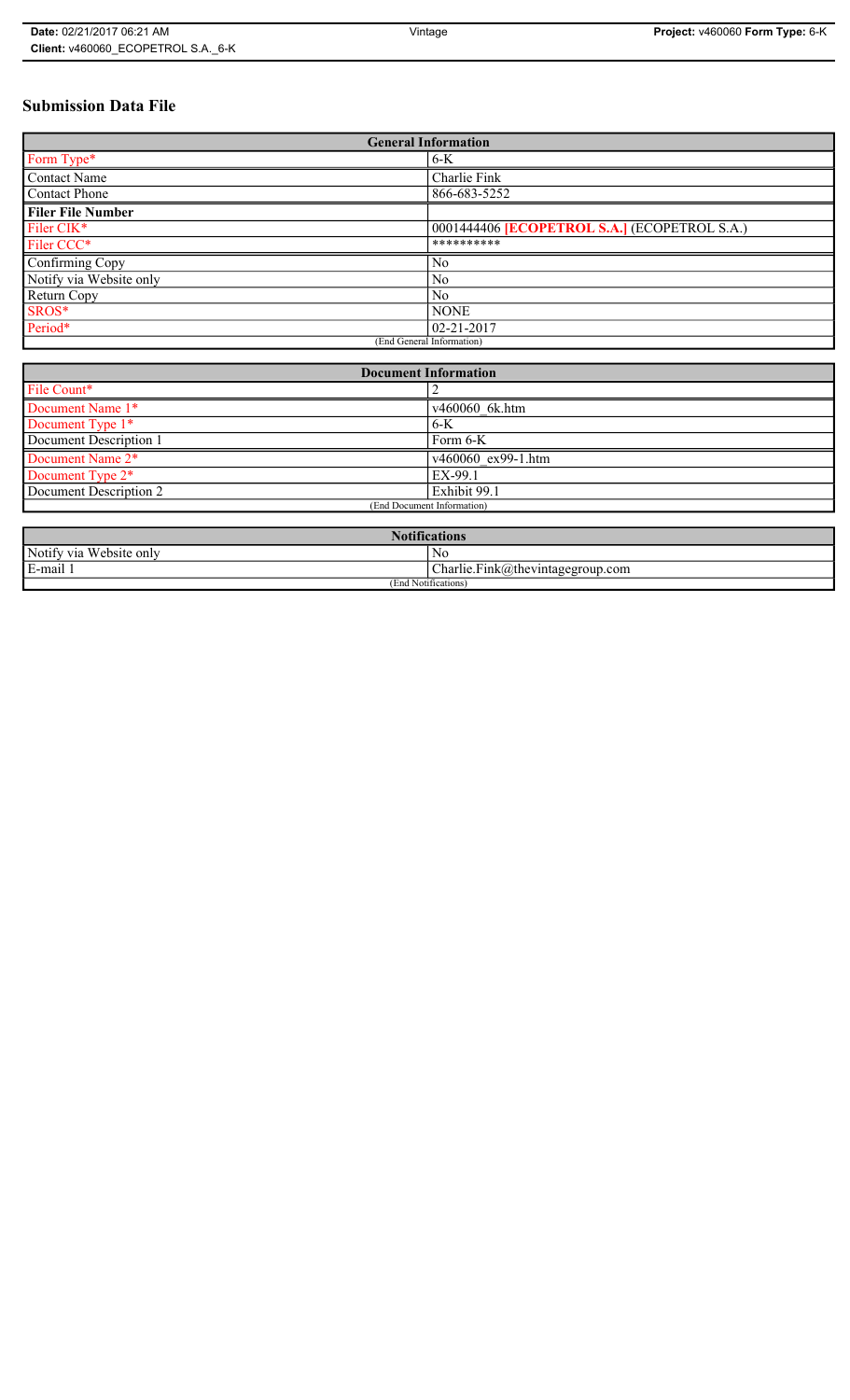### **UNITED STATES SECURITIES AND EXCHANGE COMMISSION Washington, D.C. 20549**

### **FORM 6-K**

### **REPORT OF FOREIGN PRIVATE ISSUER PURSUANT TO RULE 13a-16 OR 15d-16 UNDER THE SECURITIES EXCHANGE ACT OF 1934**

For the month of February, 2017 Commission File Number 001-34175

ECOPETROL S.A.

(Exact name of registrant as specified in its charter)

N.A.

(Translation of registrant's name into English)

COLOMBIA

(Jurisdiction of incorporation or organization)

Carrera 13 No. 36 – 24

BOGOTA D.C. – COLOMBIA

(Address of principal executive offices)

Indicate by check mark whether the registrant files or will file annual reports under cover of Form 20-F or Form 40-F.

Form 20-F  $\boxtimes$  Form 40-F  $\Box$ 

Indicate by check mark if the registrant is submitting the Form 6-K in paper as permitted by Regulation S-T Rule 101(b)(1)

 $Yes \Box$  No  $\boxtimes$ 

Indicate by check mark if the registrant is submitting the Form 6-K in paper as permitted by Regulation S-T Rule 101(b)(7)

 $Yes \Box$  No  $\boxtimes$ 

Indicate by check mark whether the registrant by furnishing the information contained in this form is also thereby furnishing the information to the Commission pursuant to Rule 12g3-2(b) under the Securities Exchange Act of 1934.

 $Yes \Box$  No  $\boxtimes$ 

If "Yes" is marked, indicate below the file number assigned to the registrant in connection with Rule 12g3-2(b): 82- N/A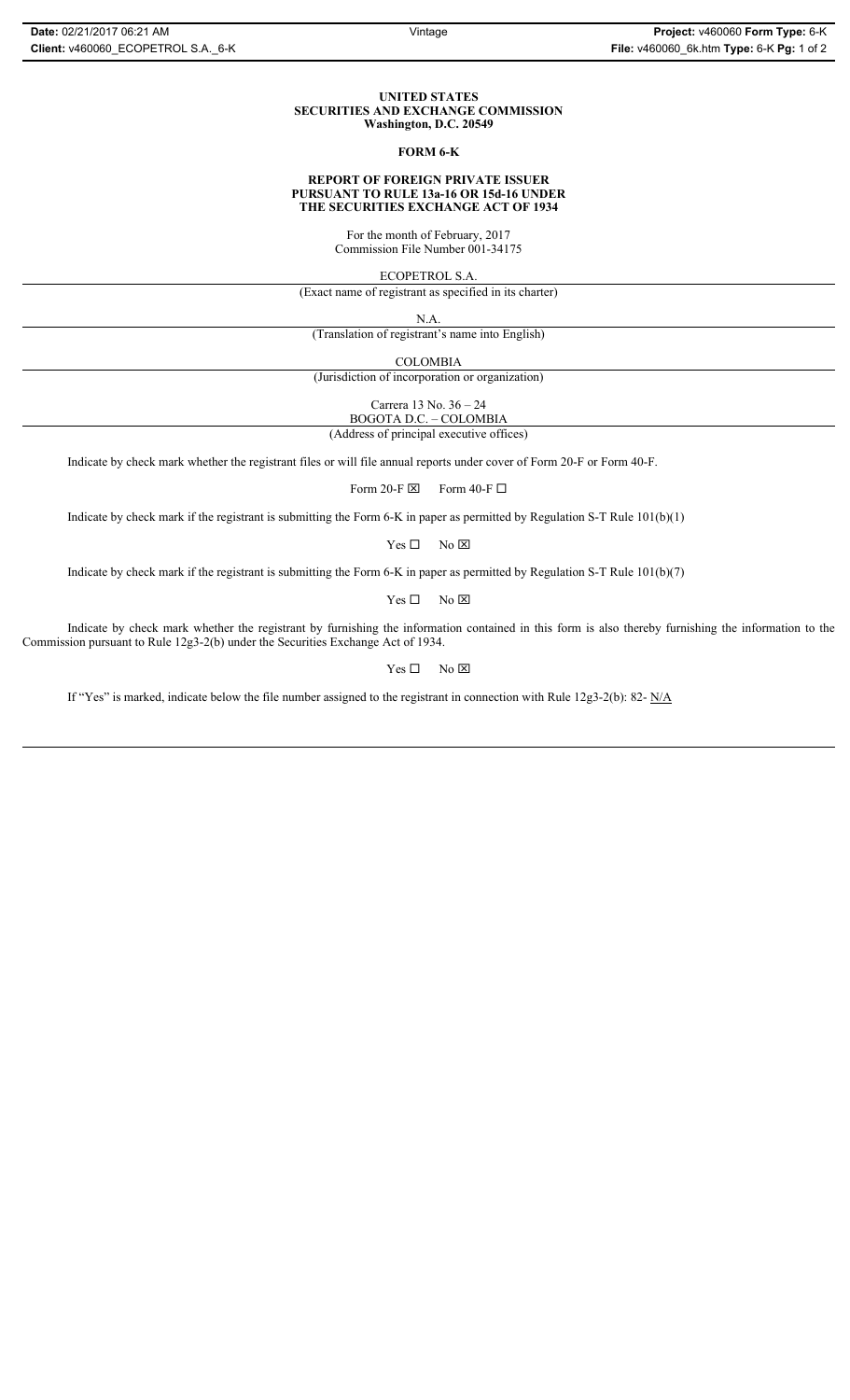# **SIGNATURES**

Pursuant to the requirements of the Securities Exchange Act of 1934, the registrant has duly caused this report to be signed on its behalf by the undersigned, thereunto duly authorized.

Ecopetrol S.A.

By: /s/ María Fernanda Suárez Name: María Fernanda Suárez Title: Chief Financial Officer

Date: February 21, 2017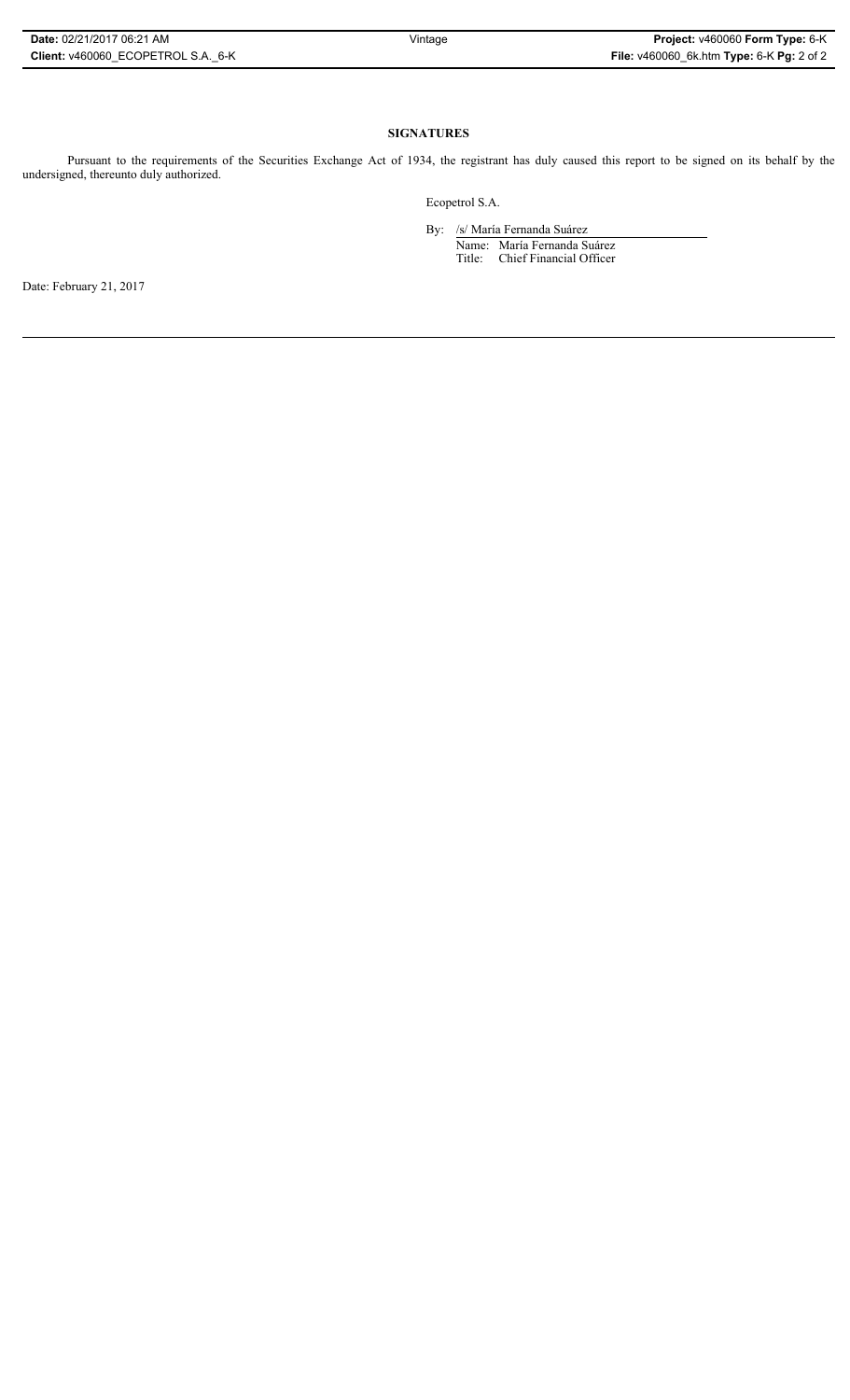| Date: 02/21/2017 06:21 AM          | Vintage | Project: v460060 Form Type: 6-K                   |
|------------------------------------|---------|---------------------------------------------------|
| Client: v460060 ECOPETROL S.A. 6-K |         | File: v460060_ex99-1.htm Type: EX-99.1 Pg: 1 of 2 |

**Exhibit 99.1**

### **2016 Ecopetrol's Proven Reserves are 1,598 Million Barrels of Oil Equivalent. This valuation was made at a regulatory price of USD 44.5 / barrel, lower prices negatively impacted 202 million barrels**

- Lower oil prices recorded in 2016 lowered reserves by 202 million barrels.
- The impact of lower prices was partially offset by cost optimization and higher efficiencies. These were validated by the certifying firms of our **reserves.**
- x **The reserve replacement ratio, excluding price effect, was 79%**
- The average reserve life is equivalent to 6.8 years

Ecopetrol S.A. (BVC: ECOPETROL; NYSE: EC) ("Ecopetrol" or the "Company") announced today its proven reserves (1P, according to the international designation) of crude oil, condensate and natural gas owned by the company, including its interest in affiliates and subsidiaries, as of December 31, 2016. The reserves were estimated based on the U.S. Securities and Exchange Commission (SEC) standards and methodology. 99% of them were audited by two wellknown specialized independent companies (Ryder Scott Company and DeGolyer and MacNaughton).

Ecopetrol´s Proven net hydrocarbon reserves were 1,598 million barrels of oil equivalent (mmboe) at the close of 2016, a 14% reduction compared with 1,849 mmboe at the end of 2015. It is estimated that price was the cause of most of the negative impact on proven reserves (-202 mmboe). In 2016, the SEC price used for the valuation had a 20% decrease compared to 2015, from US\$55.57 per barrel Brent to US\$44.49 per barrel and a 56% decrease compared to 2014, which was US\$101.80 per barrel.

This effect was partially offset by the addition of 186 mmboe, attributable to continued optimization of operating costs, higher efficiencies, new drilling projects as planned in the Palagua-Caipal fields and extensions of the proven area in fields such as Castilla, Rubiales and Chichimene, among others. The reserve replacement ratio, excluding price effect, was 79%. By including the price factor, the reserve replacement ratio stands at -7%. The reserves/production ratio (average life of reserves) was 6.8 years.

Fields operated directly by Ecopetrol as Rubiales and Chichimene, presented positive reviews of reserves due to good performance in production and optimization of their conditions, among others. The 95% of proven reserves are owned by Ecopetrol S.A., while Hocol, Ecopetrol América and Equión and Savia Perú contribute 5%.